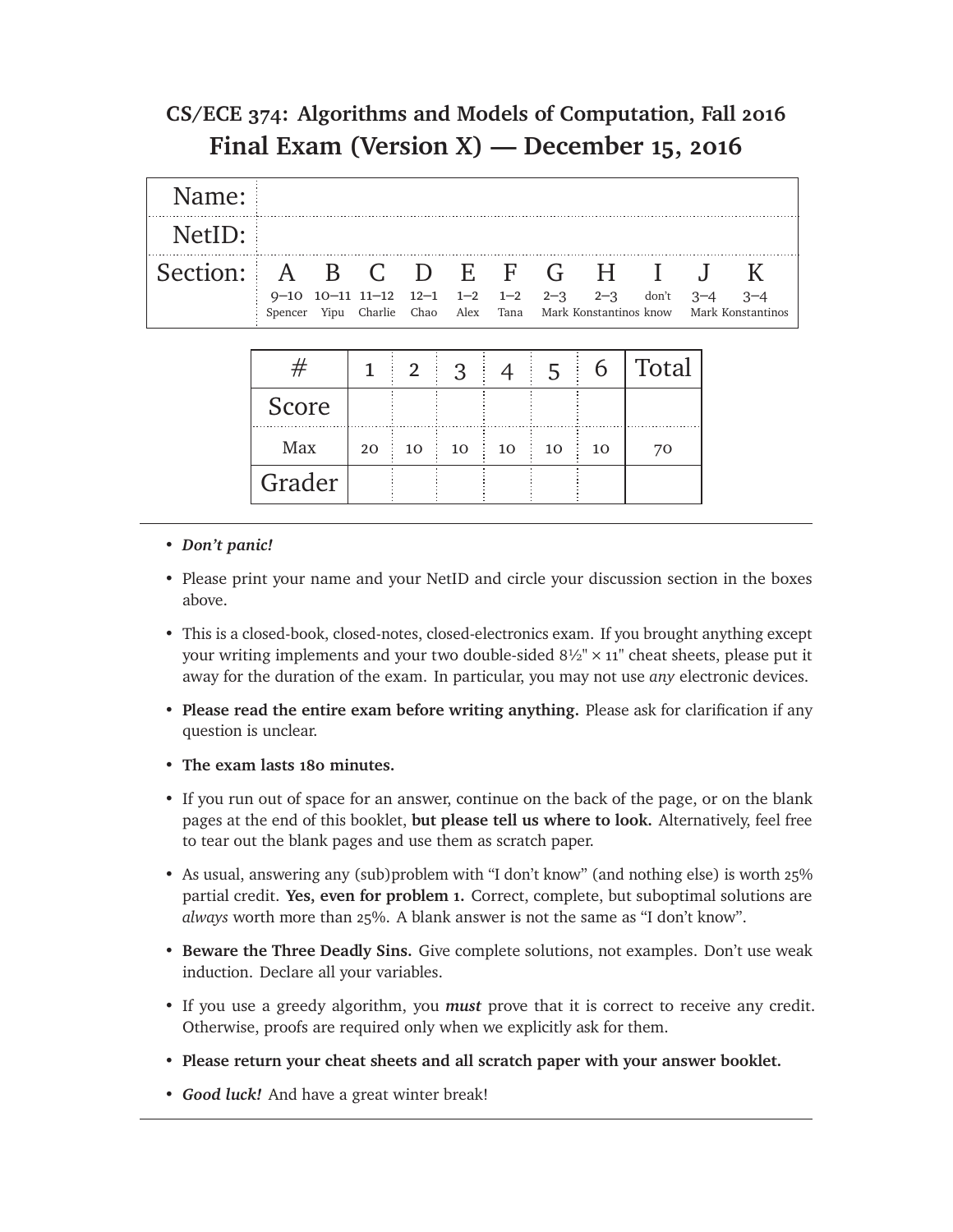1. For each of the following questions, indicate *every* correct answer by marking the "Yes" box, and indicate *every* incorrect answer by marking the "No" box. Assume  $P \neq NP$ . If there is any other ambiguity or uncertainty, mark the "No" box. For example:

| W   | No | $2 + 2 = 4$                               |
|-----|----|-------------------------------------------|
| Yes | W  | $x + y = 5$                               |
| Yes | W  | $3$ SAT can be solved in polynomial time. |
| W   | No | Jeff is not the Queen of England.         |

There are 40 yes/no choices altogether.

- Each correct choice is worth  $+\frac{1}{2}$  point.
- Each incorrect choice is worth  $-\frac{1}{4}$  point.
- To indicate "I don't know", write **IDK** next to the boxes; each **IDK** is worth + ⅛ point.
- (a) Which of the following statements is true for *every* language  $L \subseteq \{0, 1\}^*$ ?

| No | L contains the empty string $\varepsilon$ .                                                            |
|----|--------------------------------------------------------------------------------------------------------|
| No | $L^*$ is infinite.                                                                                     |
| No | $L^*$ is regular.                                                                                      |
| No | L is infinite or L is decidable (or both).                                                             |
| No | If $L$ is the union of two regular languages, then $L$ is regular.                                     |
| No | If $L$ is the union of two decidable languages, then $L$ is decidable.                                 |
| No | If $L$ is the union of two undecidable languages, then $L$ is undecidable.                             |
| No | L is accepted by some NFA with 374 states if and only if L is accepted<br>by some DFA with 374 states. |
| No | If $L \notin P$ , then L is not regular.                                                               |
|    |                                                                                                        |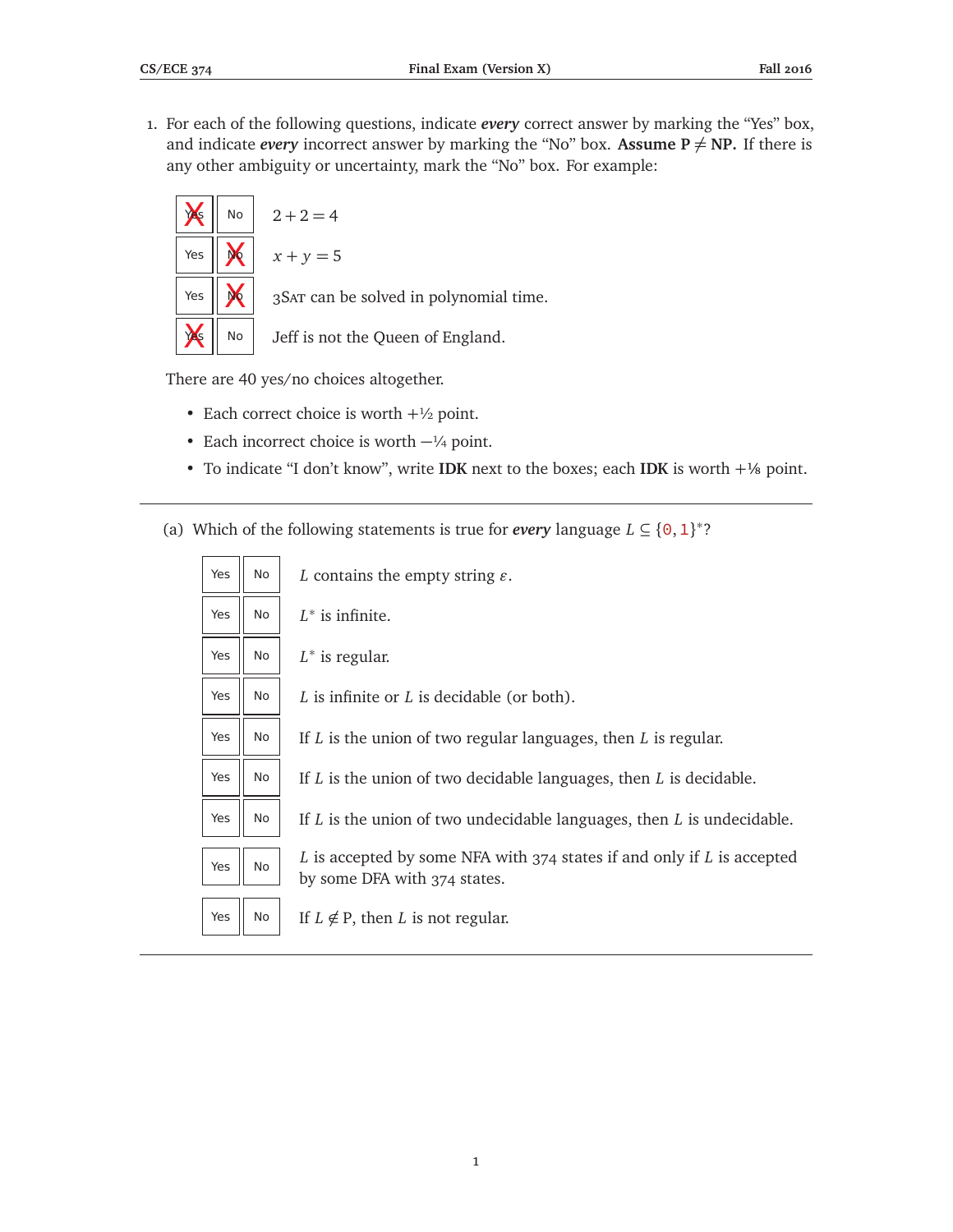(b) Which of the following languages over the alphabet {0,1} are *regular*?

| Yes | <b>No</b> | $\{ \Theta^m \mathbf{1}^n \mid m \geq 0 \text{ and } n \geq 0 \}$                   |
|-----|-----------|-------------------------------------------------------------------------------------|
| Yes | No        | All strings with the same number of $\theta$ s and $\theta$ s                       |
| Yes | <b>No</b> | Binary representations of all prime numbers less than $10^{100}$                    |
| Yes | No        | $\{ww \mid w \text{ is a palindrome}\}\$                                            |
| Yes | No        | $\{w x w \mid w \text{ is a palindrome and } x \in \{0, 1\}^*\}$                    |
| Yes | <b>No</b> | $\{ \langle M \rangle \mid M \text{ accepts a finite number of non-palindromes} \}$ |

(c) Which of the following languages over the alphabet {0,1} are *decidable*?

| Yes | No |                                                                                                        |
|-----|----|--------------------------------------------------------------------------------------------------------|
| Yes |    | No $\{ \Theta^n 1^{2n} \Theta^n 1^{2n} \mid n \geq 0 \}$                                               |
| Yes |    | No $\left\{ ww\, \,w$ is a palindrome}                                                                 |
| Yes |    | No $\left \left\langle \langle M \rangle \right $ <i>M</i> accepts a finite number of non-palindromes} |
| Yes |    | No $\left\{ \langle M, w \rangle \mid M \text{ accepts } ww \right\}$                                  |
| Yes | No | $\left \frac{1}{2}(M,w)\right $ <i>M</i> accepts ww after at most $ w ^2$ transitions }                |

(d) Which of the following languages can be proved undecidable *using Rice's Theorem*?

|  | $\Big\vert$ Yes $\Big\vert \Big\vert$ No $\Big\vert$ $\Big\{ \langle M \rangle \Big\vert M$ accepts an infinite number of strings}                              |
|--|-----------------------------------------------------------------------------------------------------------------------------------------------------------------|
|  | $\Big\vert$ Yes $\Big\vert\Big\vert$ No $\Big\vert$ $\Big\{ \langle M \rangle \Big\vert$ $M$ accepts either $\langle M \rangle$ or $\langle M \rangle^R \Big\}$ |
|  | $\Big\vert$ Yes $\Big\vert\Big\vert$ No $\Big\vert$ $\Big\{ \langle M \rangle \Big\vert$ $M$ does not accept exactly 374 palindromes}                           |
|  | $\Big\vert$ Yes $\Big\vert\Big\vert$ No $\Big\vert$ $\Big\{ \langle M \rangle \Big\vert$ $M$ accepts some string w after at most $\vert w \vert^2$ transitions} |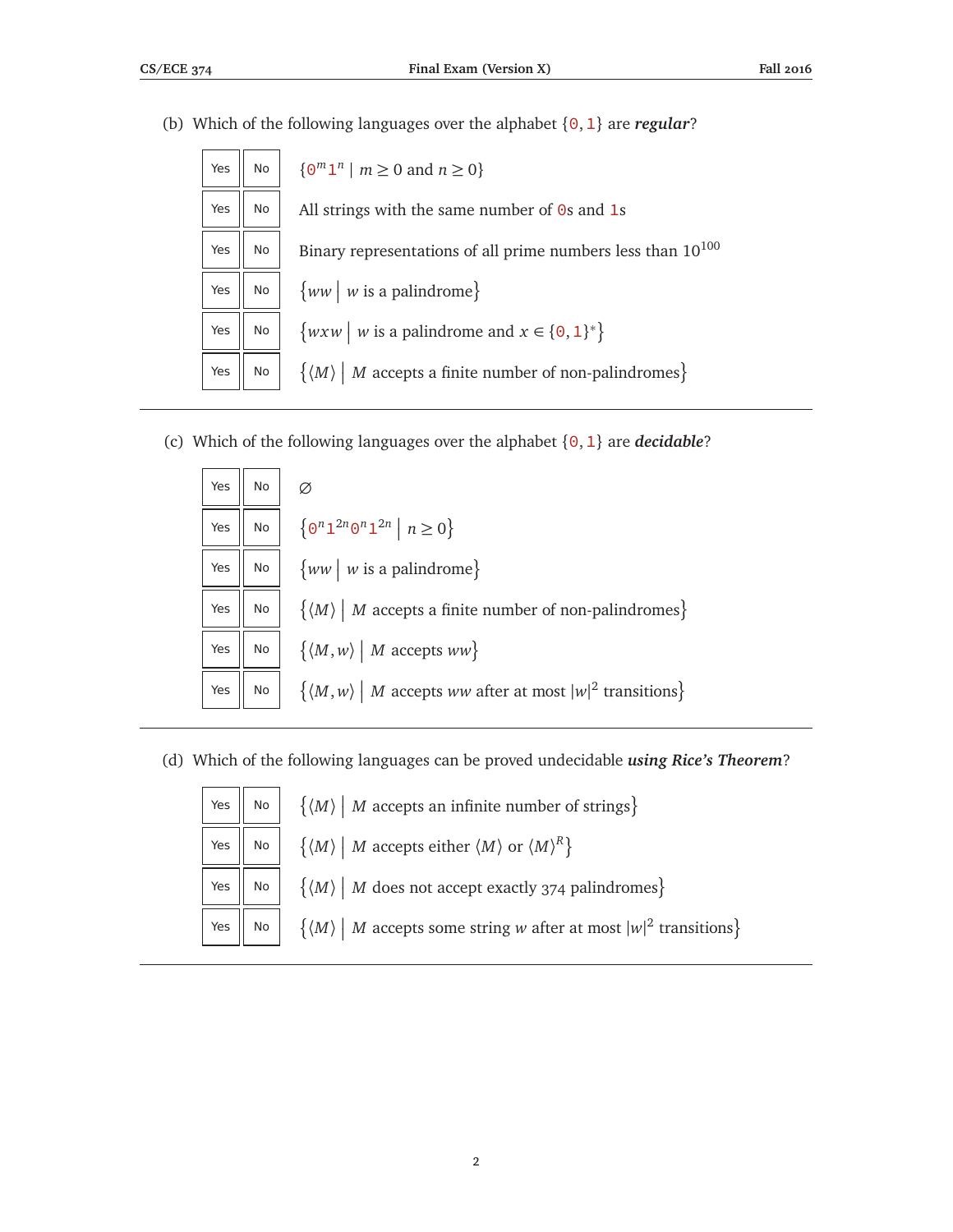(e) Which of the following is a good English specification of a recursive function that can be used to compute the edit distance between two strings *A*[1 .. *n*] and *B*[1 .. *n*]?

| Yes | <b>No</b> | <i>Edit</i> ( $i$ , $j$ ) is the answer for $i$ and $j$ .                              |
|-----|-----------|----------------------------------------------------------------------------------------|
| Yes | No        | <i>Edit</i> ( <i>i</i> , <i>j</i> ) is the edit distance between $A[i]$ and $B[i]$ .   |
| Yes | <b>No</b> | $Edit[1n,1n]$ stores the edit distances for all prefixes.                              |
| Yes | No        | <i>Edit</i> ( <i>i</i> , <i>j</i> ) is the edit distance between $A[in]$ and $B[jn]$ . |
| Yes | No        | $Edit[i, j]$ is the value stored at row <i>i</i> and column <i>j</i> of the table.     |

(f) Suppose we want to prove that the following language is undecidable.

```
\mathsf{M}\mathsf{u}\mathsf{g}\mathsf{d}\mathsf{E}:=\big\{\langle M\rangle\ \big|\ M\text{ accepts SCIENCE but rejects } \mathsf{M}\mathsf{AGIC}\big\}
```
Professor Potter, your instructor in Defense Against Models of Computation and Other Dark Arts, suggests a reduction from the standard halting language

$$
HALT := \{ \langle M, w \rangle \mid M \text{ halts on inputs } w \}.
$$

Specifically, suppose there is a Turing machine DETECTOMUGGLETUM that decides Muggle. Professor Potter claims that the following algorithm decides HALT.



Which of the following statements is true for all inputs  $\langle M, w \rangle$ ?

| Yes | No | If M rejects w, then RUBBERDUCK rejects MAGIC.                                                        |
|-----|----|-------------------------------------------------------------------------------------------------------|
| Yes | No | If $M$ accepts $w$ , then DETECTOMUGGLETUM accepts $\langle \text{RUBBERDuck}} \rangle$ .             |
| Yes | No | If M rejects w, then DECIDEHALT rejects $\langle M, w \rangle$ .                                      |
| Yes | No | DECIDEHALT decides the language HALT. (That is, Professor Potter's<br>reduction is actually correct.) |
| Yes | No | DECIDEHALT actually runs (or simulates) RUBBERDUCK.                                                   |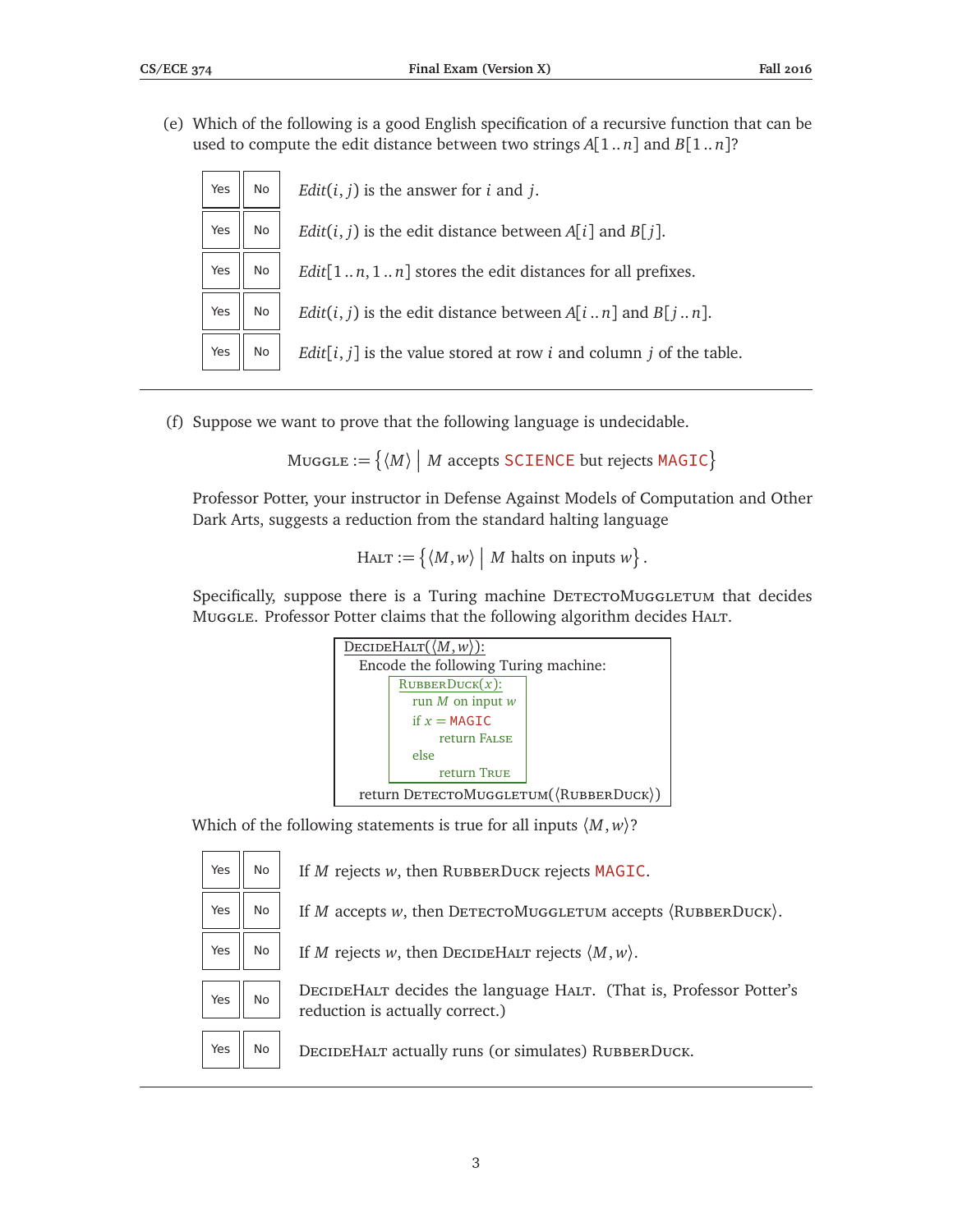(g) Consider the following pair of languages:

- HAMPATH :=  $\{G \mid G$  is a directed graph with a Hamiltonian path $\}$
- Acyclic  $:= \{ G \mid G$  is a directed acyclic graph $\}$

(For concreteness, assume that in both of these languages, graphs are represented by their adjacency matrices.) Which of the following *must* be true, assuming  $P\neq NP$ ?

| Yes | No | $AccvCLIC \in NP$                                              |
|-----|----|----------------------------------------------------------------|
| Yes | No | ACYCLIC $\cap$ HAMPATH $\in$ P                                 |
| Yes | No | HAMPATH is decidable.                                          |
| Yes | No | There is no polynomial-time reduction from HAMPATH to ACYCLIC. |
| Yes | No | There is no polynomial-time reduction from Acyclic to HAMPATH. |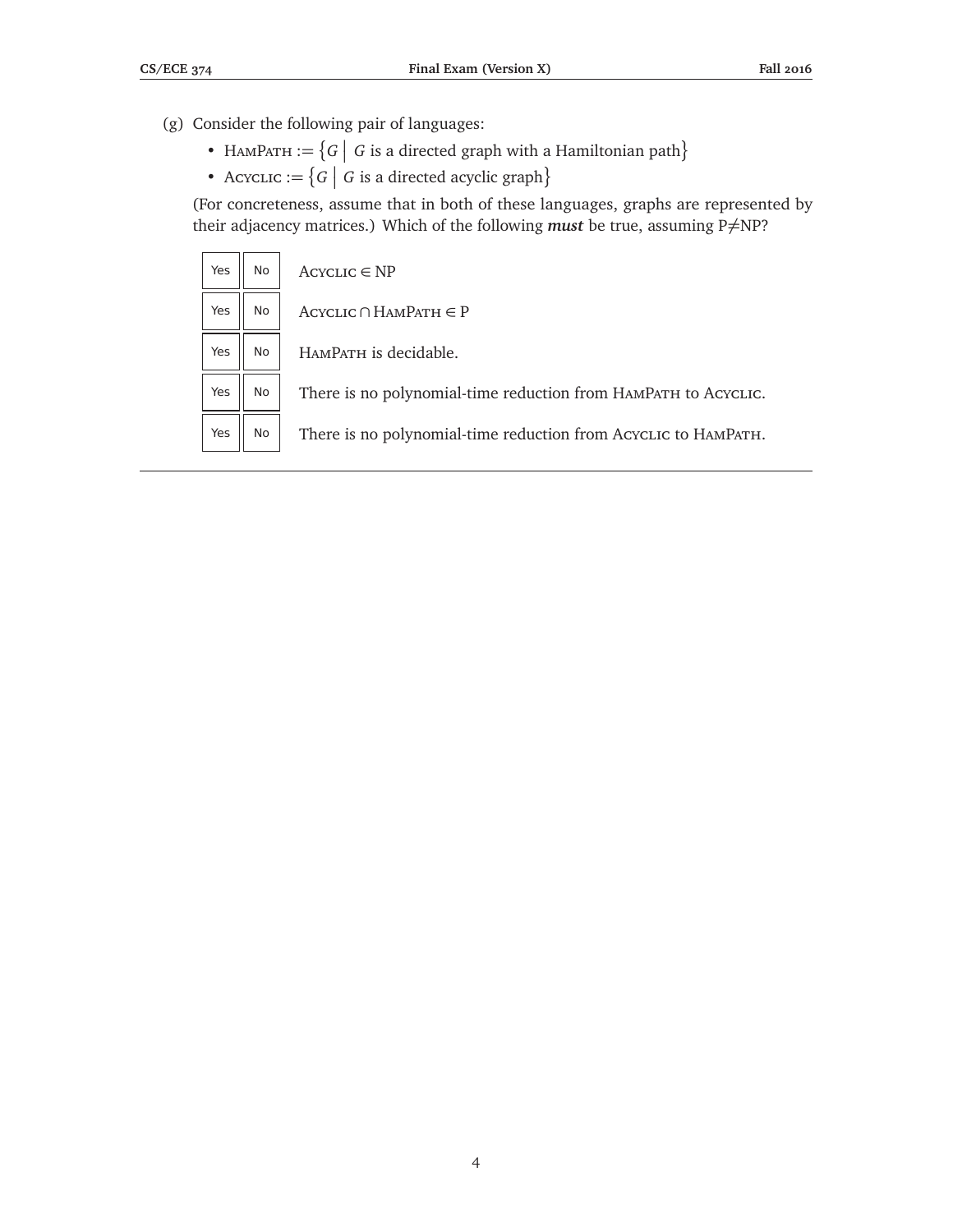2. A *quasi-satisfying assignment* for a 3CNF boolean formula *Φ* is an assignment of truth values to the variables such that *at most one* clause in *Φ* does not contain a true literal. *Prove* that it is NP-hard to determine whether a given 3CNF boolean formula has a quasi-satisfying assignment.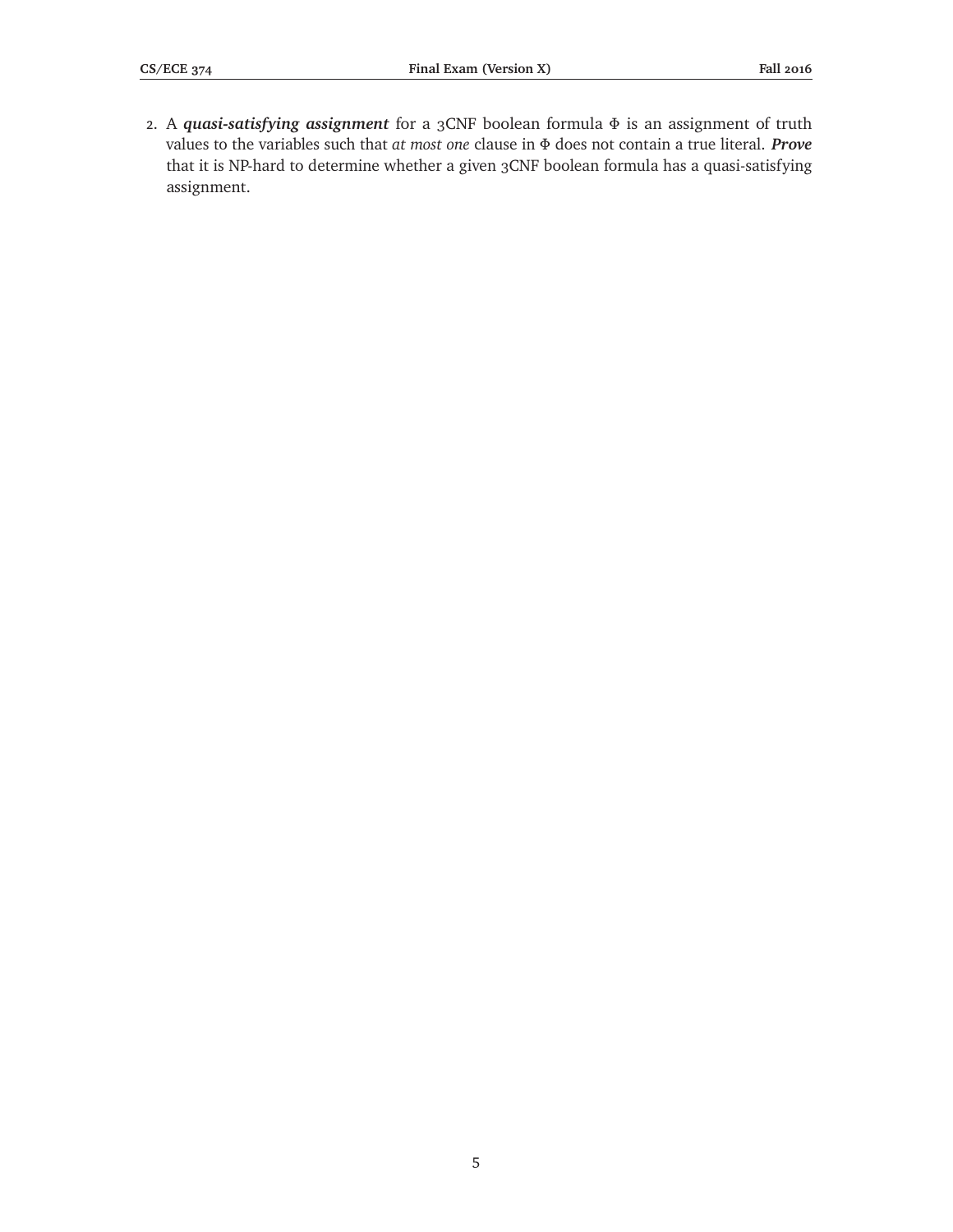- 3. Recall that a *run* in a string is a maximal non-empty substring in which all symbols are equal. For example, the string 0001111000 consists of three runs: a run of three 0s, a run of four 1s, and another run of three 0s.
	- (a) Let *L* be the set of all strings in  $\{0, 1\}^*$  in which every run of 0s has odd length and every run of 1s has even length. For example, *L* contains  $\varepsilon$  and 00000 and 0001111000, but *L* does not contain **1** or 0000 or 110111000.

Describe both a regular expression for *L* and a DFA that accepts *L*.

(b) Let  $L'$  be the set of all non-empty strings in  $\{0, 1\}^*$  in which the *number* of runs is equal to the *length* of the first run. For example,  $L'$  contains 0 and 1100 and 0000101, but  $L'$  does not contain 0000 or 110111000 or  $\varepsilon$ .

**Prove** that L<sup>'</sup> is not a regular language.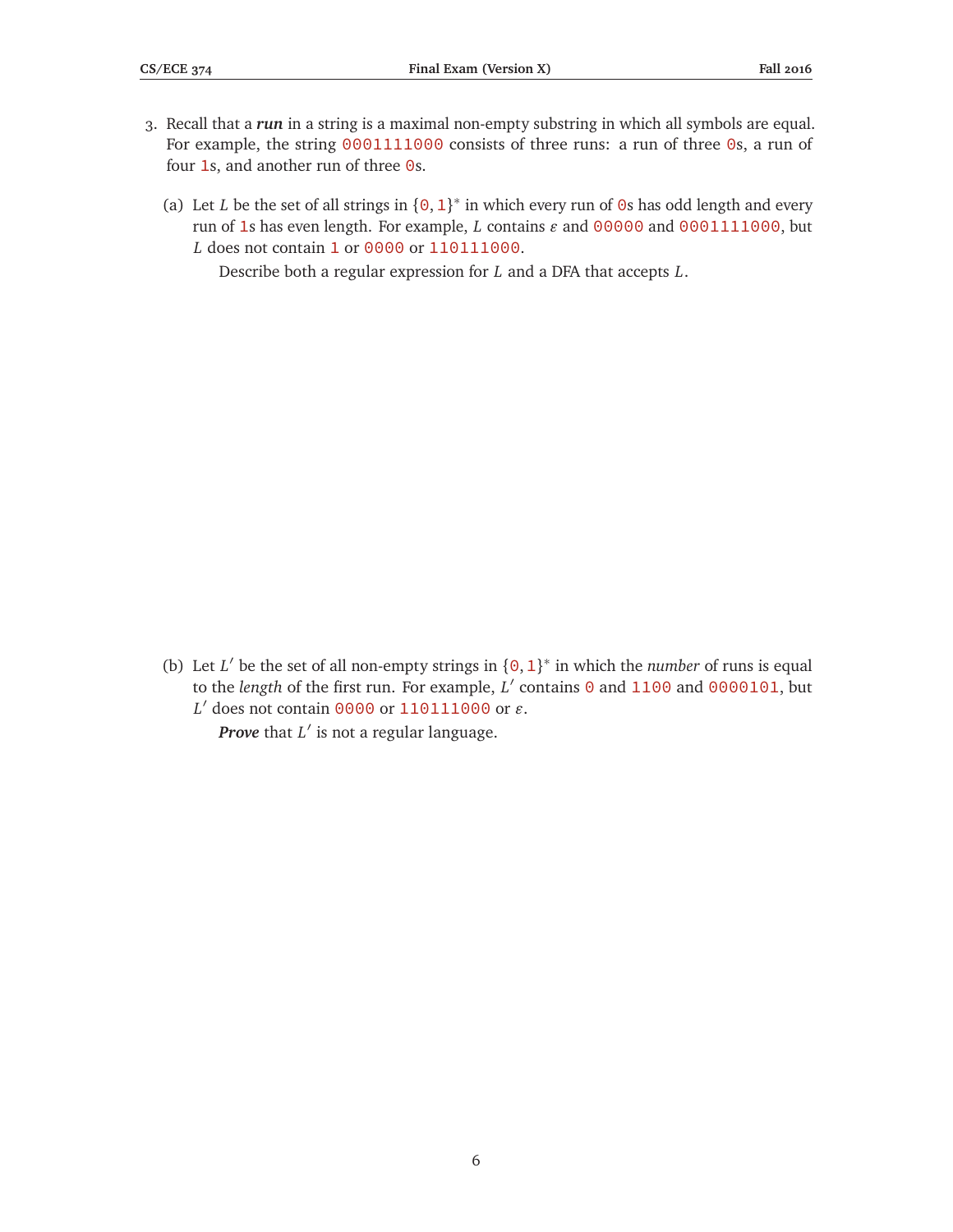4. Your cousin Elmo is visiting you for Christmas, and he's brought a different card game. Like your previous game with Elmo, this game is played with a row of *n* cards, each labeled with an integer (which could be positive, negative, or zero). Both players can see all *n* card values. Otherwise, the game is almost completely different.

On each turn, the current player must take the leftmost card. The player can either keep the card or give it to their opponent. If they keep the card, their turn ends and their opponent takes the next card; however, if they give the card to their opponent, the current player's turn continues with the next card. In short, the player that does *not* get the *i*th card decides who gets the  $(i + 1)$ th card. The game ends when all cards have been played. Each player adds up their card values, and whoever has the higher total wins.

For example, suppose the initial cards are  $[3, -1, 4, 1, 5, 9]$ , and Elmo plays first. Then the game might proceed as follows:

- Elmo keeps the 3, ending his turn.
- You give Elmo the  $-1$ .
- You keep the 4, ending your turn.
- Elmo gives you the 1.
- Elmo gives you the 5.
- Elmo keeps the 9, ending his turn. All cards are gone, so the game is over.
- Your score is  $1 + 4 + 5 = 10$  and Elmo's score is  $3 1 + 9 = 11$ , so Elmo wins.

Describe an algorithm to compute the highest possible score you can earn from a given row of cards, assuming Elmo plays first and plays perfectly. Your input is the array *C*[1 .. *n*] of card values. For example, if the input is  $[3, -1, 4, 1, 5, 9]$ , your algorithm should return the integer 10.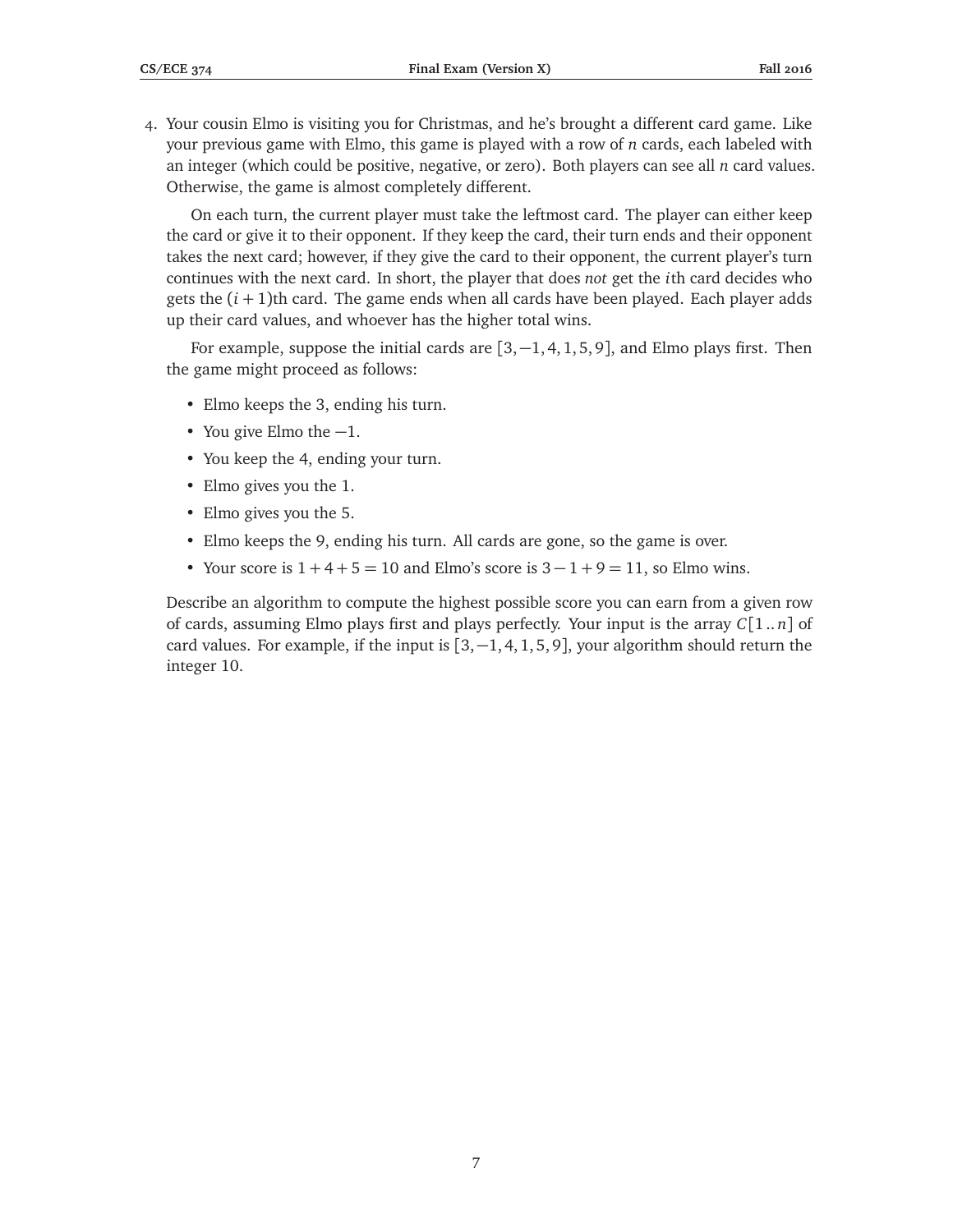- 5. *Prove* that each of the following languages is undecidable:
	- (a)  $\{M\}$  *M* accepts RICESTHEOREM}
	- (b)  $\{M\}$  *M* rejects RICESTHEOREM }

*[Hint: Use part (a), not Rice's theorem]*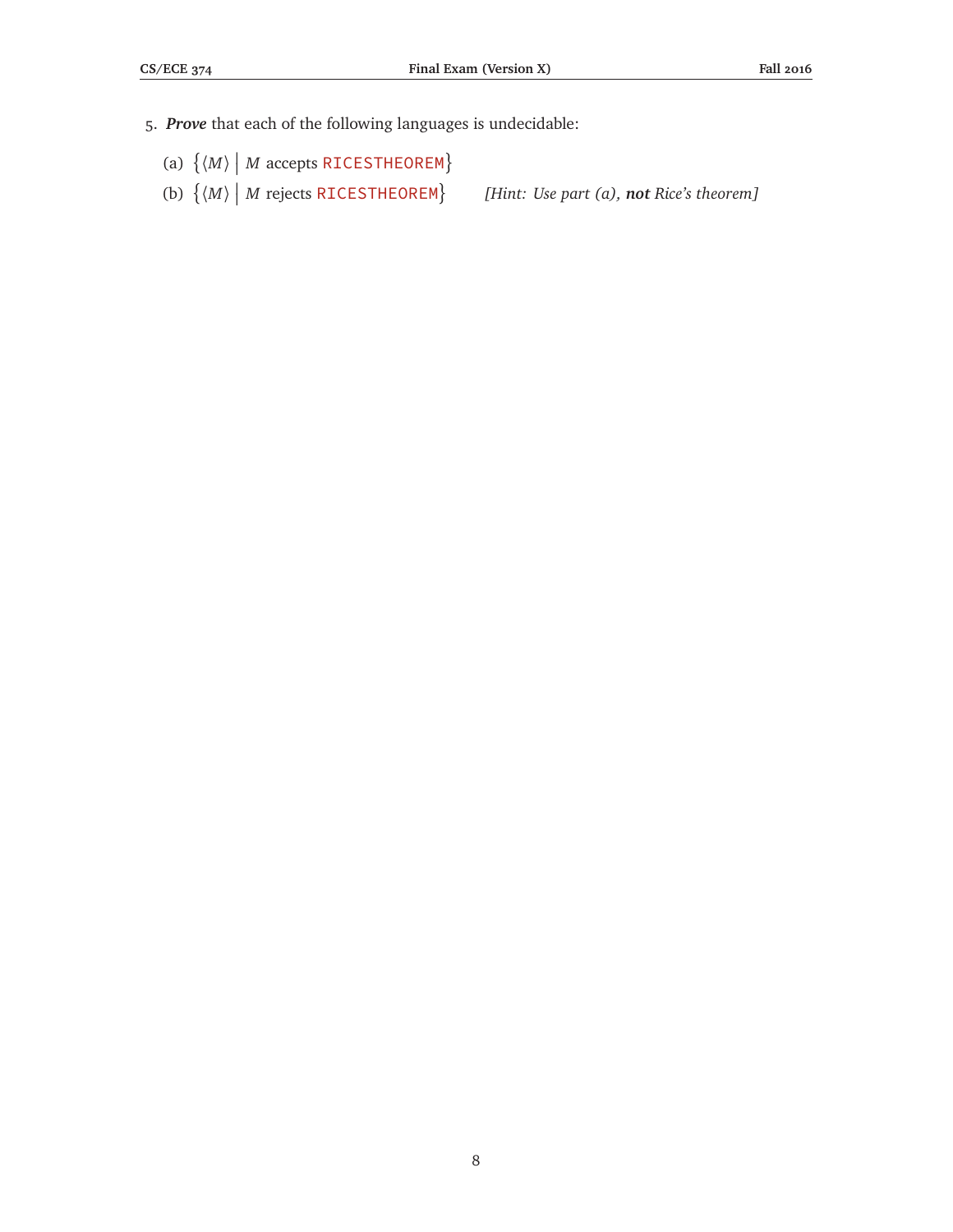6. There are *n* galaxies connected by *m* intergalactic teleport-ways. Each teleport-way joins two galaxies and can be traversed in both directions. Also, each teleport-way *uv* has an associated cost of  $c(uv)$  galactic credits, for some positive integer  $c(uv)$ . The same teleport-way can be used multiple times in either direction, but the same toll must be paid every time it is used.

Judy wants to travel from galaxy *s* to galaxy *t*, but teleportation is rather unpleasant, so she wants to minimize the number of times she has to teleport. However, she also wants the total cost to be a multiple of 10 galactic credits, because carrying small change is annoying.

Describe and analyze an algorithm to compute the minimum number of times Judy must teleport to travel from galaxy *s* to galaxy *t* so that the total cost of all teleports is an integer multiple of 10 galactic credits. Your input is a graph  $G = (V, E)$  whose vertices are galaxies and whose edges are teleport-ways; every edge *uv* in *G* stores the corresponding cost *c*(*uv*).

*[Hint: This is not the same Intergalactic Judy problem that you saw in lab.]*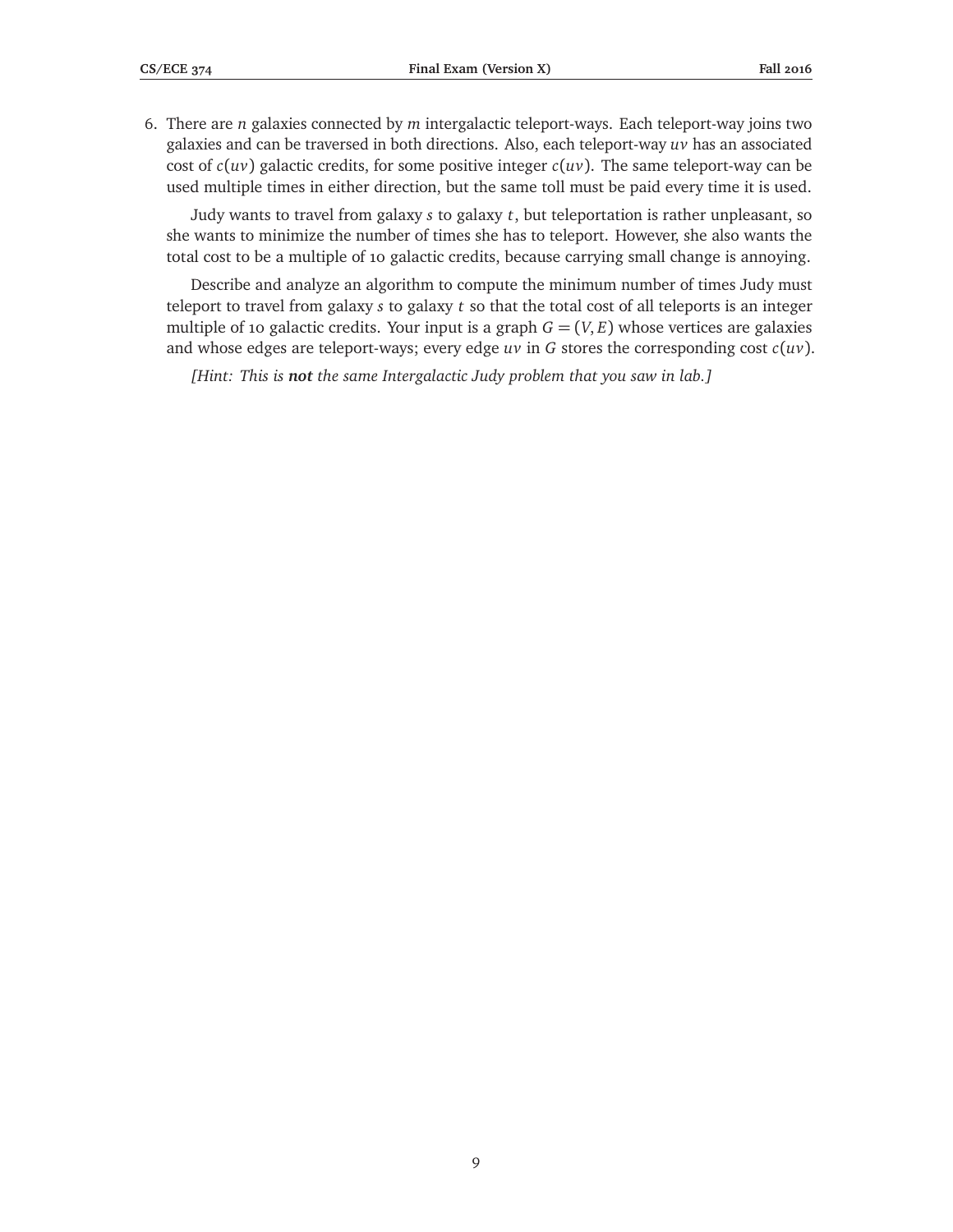(scratch paper)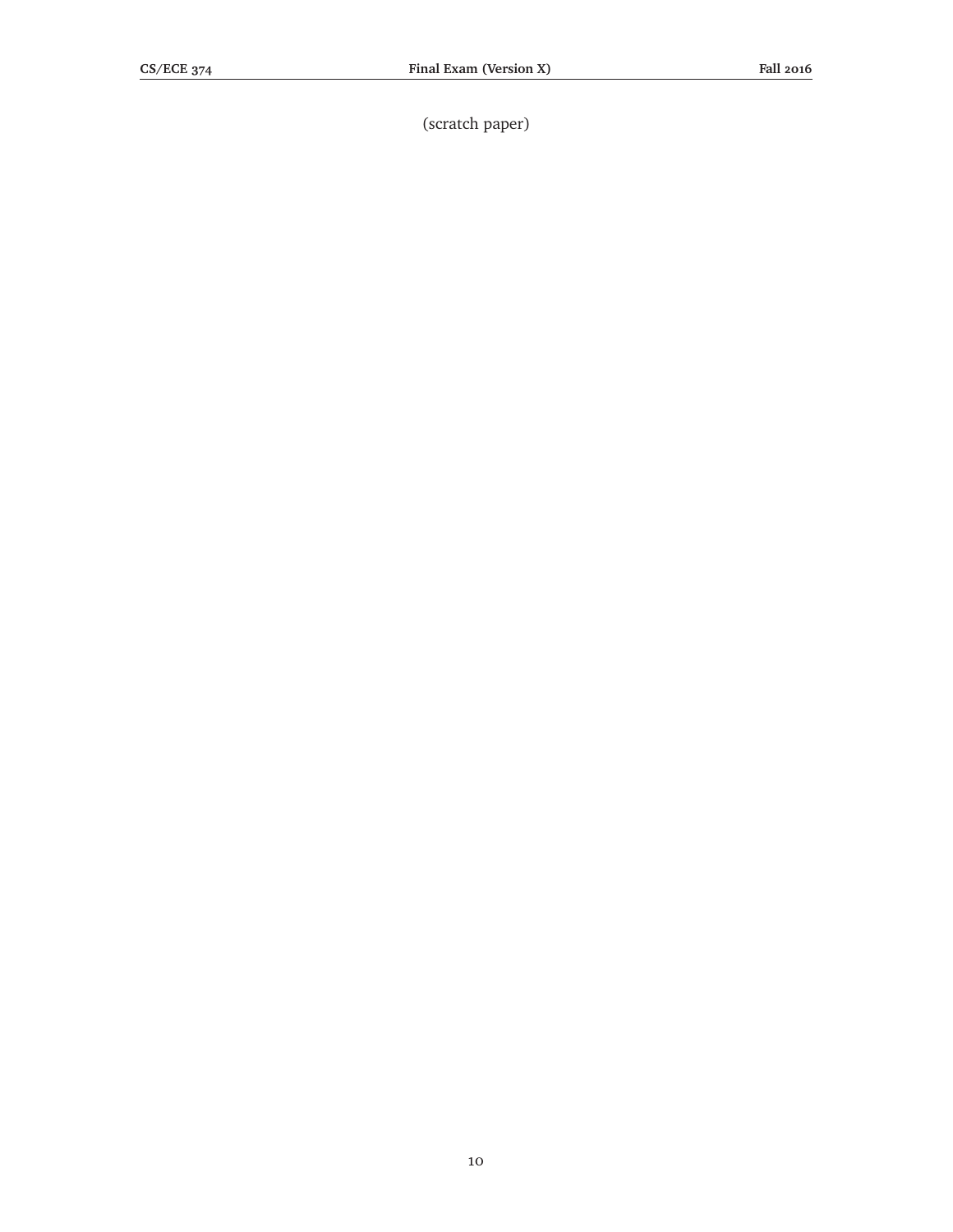(scratch paper)